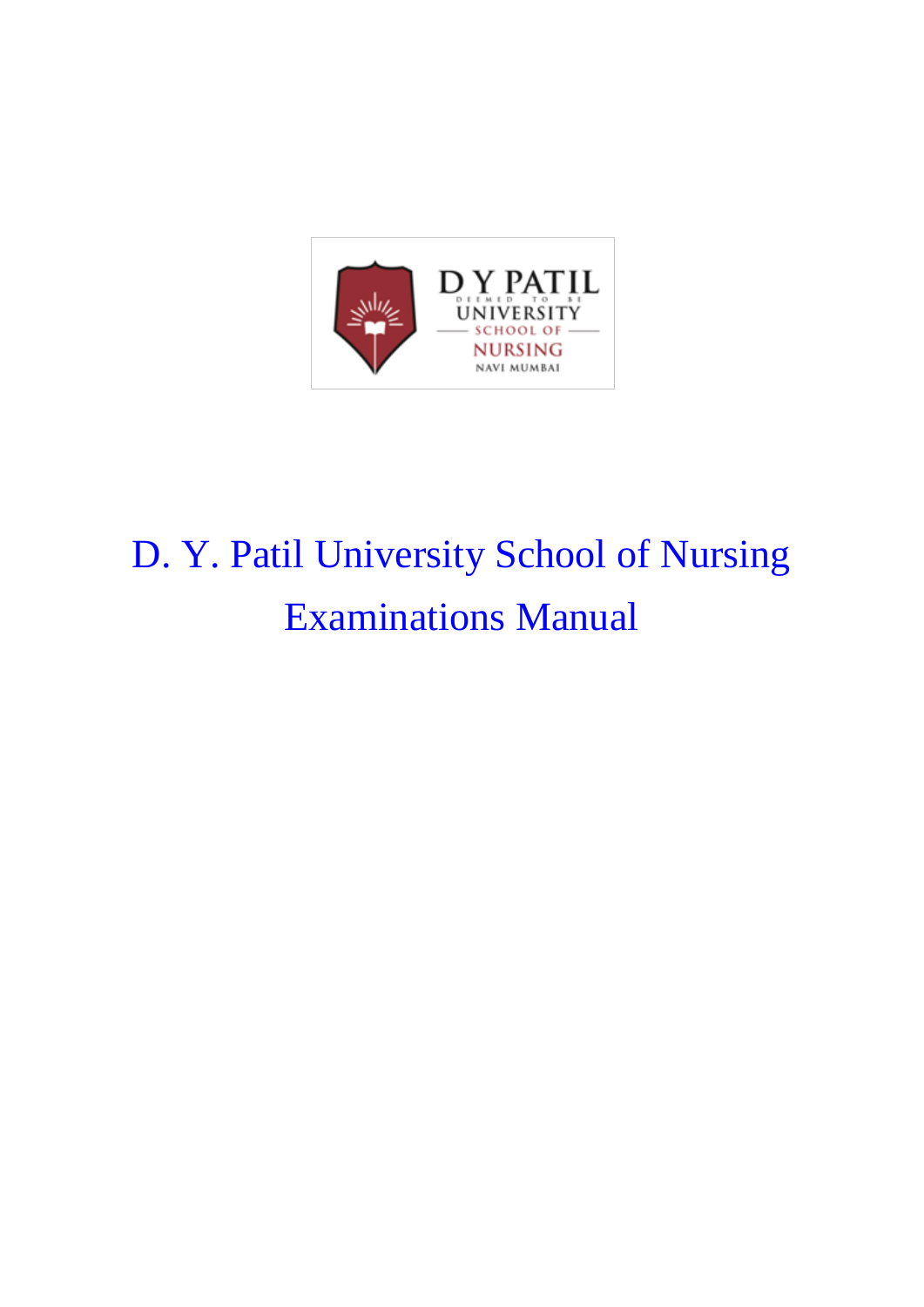#### **INDEX**

| Sr. No           | <b>Items</b>                                                                     |  |  |  |  |
|------------------|----------------------------------------------------------------------------------|--|--|--|--|
| 1.               | Representative/ Members of Examination Committee                                 |  |  |  |  |
| 2.               | Guidelines for Conduct of Theory Examinations                                    |  |  |  |  |
|                  | <b>Examination Details</b><br>$\bullet$                                          |  |  |  |  |
|                  | Examination Hall & Seating Arrangement                                           |  |  |  |  |
|                  | Question Paper (QP)<br>$\bullet$                                                 |  |  |  |  |
|                  | Vigilance Squad (VS)                                                             |  |  |  |  |
|                  | <b>Examination Timing</b>                                                        |  |  |  |  |
|                  | Attendance of the candidates                                                     |  |  |  |  |
|                  | <b>Candidates Responsibilities</b>                                               |  |  |  |  |
|                  | Malpractice                                                                      |  |  |  |  |
| 3.               | Guidelines for Conduct of Practical Examinations and Viva Voce                   |  |  |  |  |
|                  | <b>Additional Points for Practical Examinations</b>                              |  |  |  |  |
| $\overline{4}$ . | Duties and Responsibilities of Examinations Coordinators                         |  |  |  |  |
| 5.               | Duties and Responsibilities of Invigilators                                      |  |  |  |  |
| 6.               | Guidelines for valuation of Answer Paper                                         |  |  |  |  |
| 7.               | Mechanism to deal with examination related grievances is transparent, time bound |  |  |  |  |
|                  | and efficient                                                                    |  |  |  |  |
| 8.               | Redressal of examination related grievances at institute level                   |  |  |  |  |
|                  | Department Level                                                                 |  |  |  |  |
|                  | College Level                                                                    |  |  |  |  |
| 9.               | Declaration of result Policy                                                     |  |  |  |  |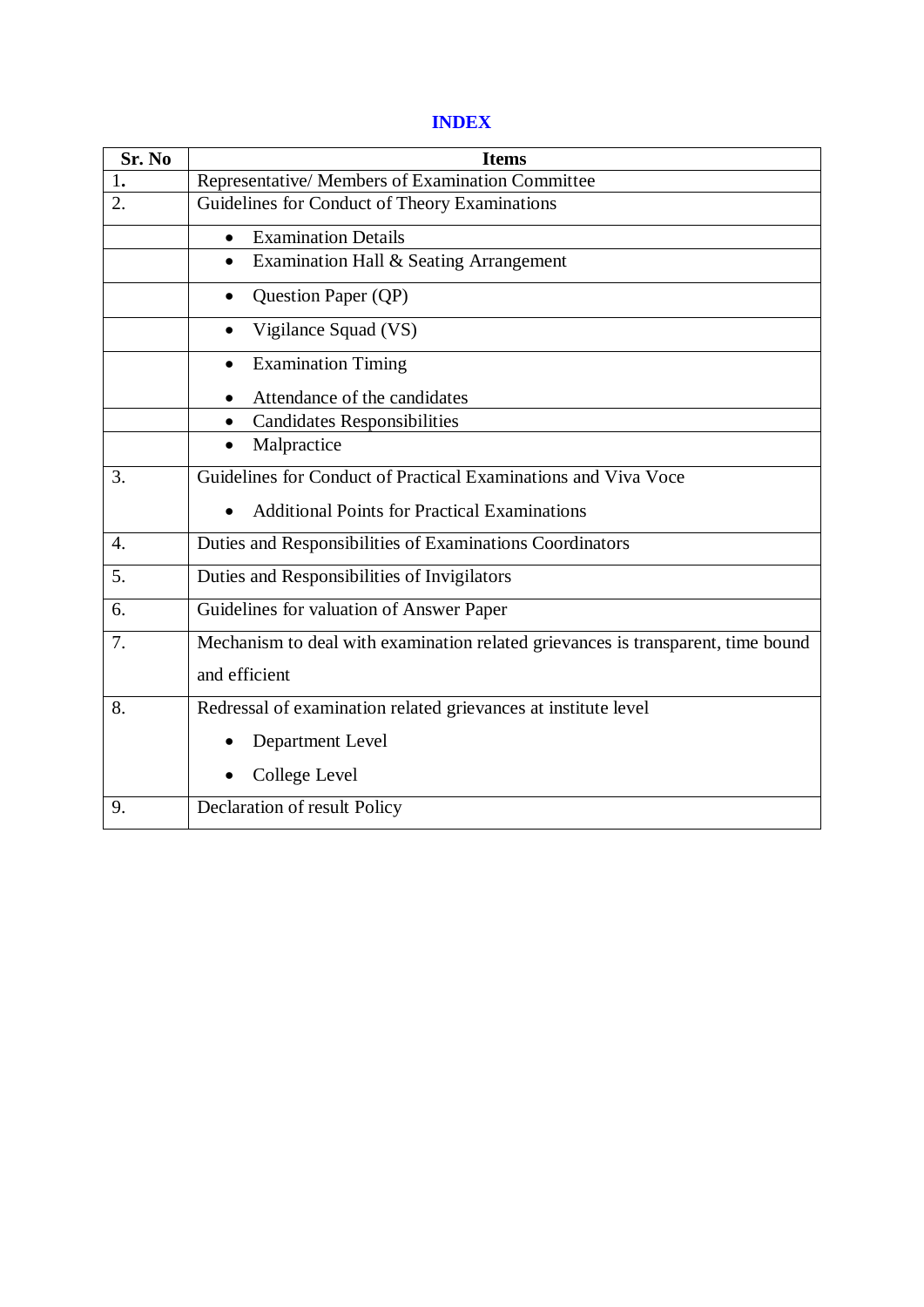The present 'Examination Manual' aims at guiding the effective, efficient and lawful conduct of college level examinations comprising UG and PG programmes in Nursing.

The Representatives/Members involved in the conduct of the Examination at the college levels are:

| SR.<br>N <sub>O</sub> | <b>NAME OF THE MEMBER</b>            | <b>DESIGNATION</b>                  |  |
|-----------------------|--------------------------------------|-------------------------------------|--|
|                       | Prof. Dr. Rita Lakhani – Chairperson | Principal, DYPUSON                  |  |
| 2.                    | Ms Deepa Reddy – Coordinator         | <b>Associate Professor, DYPUSON</b> |  |
| 3.                    | Prof. Manasi Rahane – Co-            | Professor, DYPUSON                  |  |
|                       | Coordinator                          |                                     |  |
|                       | Mr. Prashant Naik - Office Support   | Office<br>Admin.<br>Head,           |  |
|                       |                                      | <b>DYPUSON</b>                      |  |

The Examination hall will be normally the college where the student is studying. The examination coordinator of the college is responsible for overall coordination for conduction of college level examination of both theory and practical examinations after consultation with the class coordinator.

# **Guidelines for Conduct of Theory Examinations**

#### **Examination Details:**

The following details in connection with the conduct of examinations are sent by the exam coordinator to the respective class teacher before the commencement of college level examinations.

- Copies of 'time-table' of examinations will be sent well before the commencement of examinations and it will also be displayed in LMS. The class teachers are requested to put up a copy of the 'time-table' at a prominent place in their class or in their official group.
- The class coordinator should bring it to the attention of the students concerned any addition/revision in the 'time-table' notified by the exam coordinator.
- The list of names of candidates who have ATKT or detained students in that semester will be obtained from the class coordinator.
- The 'attendance-sheets' of the each class will be collected from respective class coordinator.

#### **Examination Hall & Seating Arrangement:**

- The exam coordinator shall notify the examination hall for conduct of theory examinations at least one week prior to the theory examinations.
- Seating arrangements in every examination hall must be meticulously planned.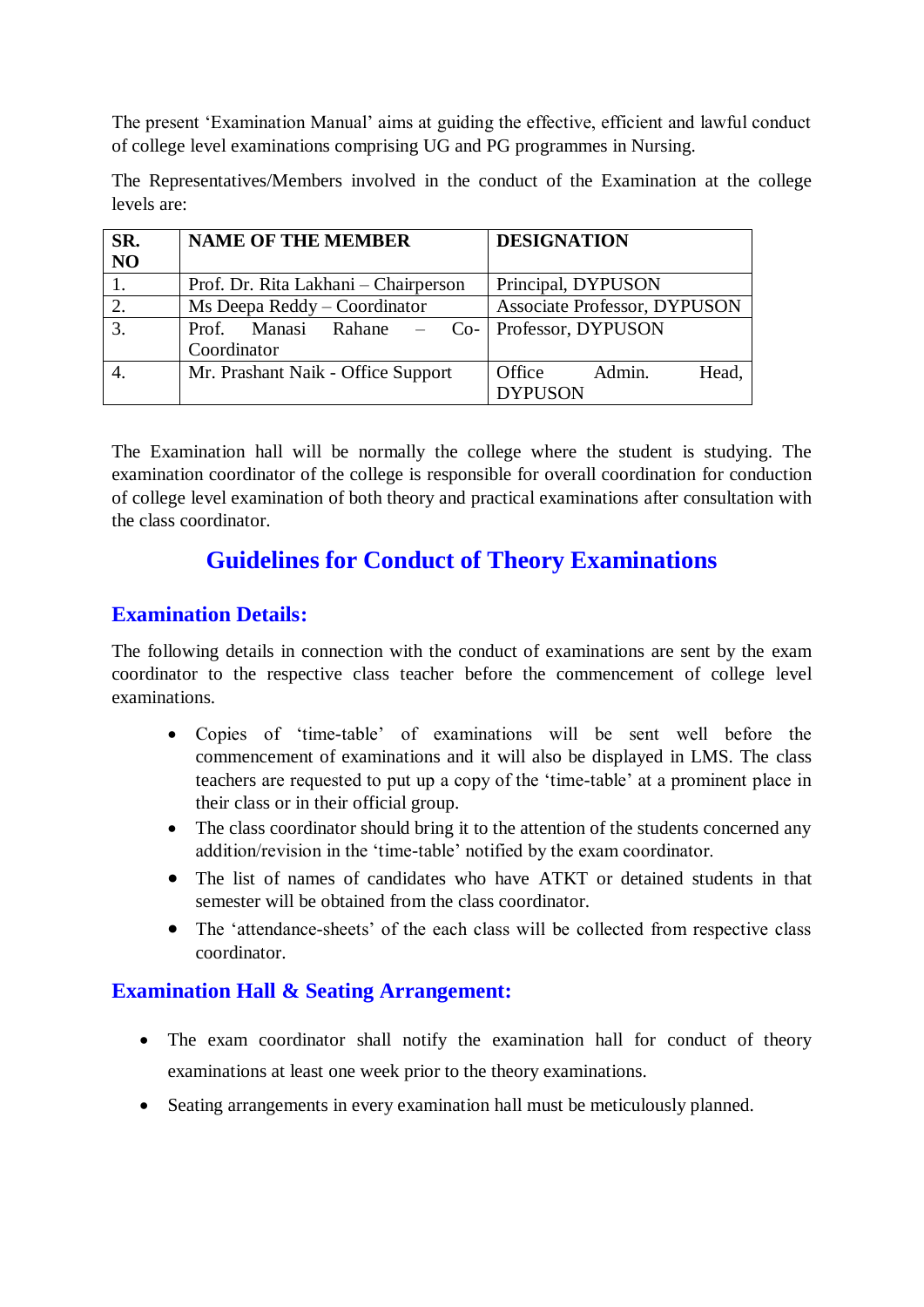- Roll number of candidates must be written on the table or desk in serial order. No candidate is permitted to occupy any seat other than the allotted one. No candidate is permitted to alter the seating arrangement.
- It is the responsibility of exam coordinator to ensure before the commencement of the examination that no forbidden materials/writings are present in the walls/desks/blackboards/drawing-boards/floors of the examination halls.
- The seating arrangements in the halls should be changed at random to ensure that no candidate writes the examinations of all the subjects in a fixed place/hall.
- Exam coordinator should arrange for the serving of drinking water and supply of approved materials for the examination at the place of the candidates only.
- Strict silence should be maintained in the examination halls.

#### **Question Paper (QP)**

- The exam coordinator plans the paper setter and evaluator for the each subject and it should be communicated to the class coordinator and the paper setter and evaluator.
- The question paper will be collected, sealed and secured in the principal office. Question paper packet shall be opened fifteen minutes before the commencement of the examinations in the presence of students. They should verify the pasting and sealing of question paper packets and also the date and session before opening and signing on the packets.
- The question paper packet should be cut open on the left hand side of the packet.

#### **Answer-books:**

- The invigilator should collect the sealed answer paper of main sheet and supplemental sheet from the office.
- Signature/Facsimile signature of invigilator should be affixed only at the space provided on the top of the main answer-book and supplemental sheet. The facsimile shall not be affixed at any other place on the answer-book or on the drawing/graph sheets attached, if any.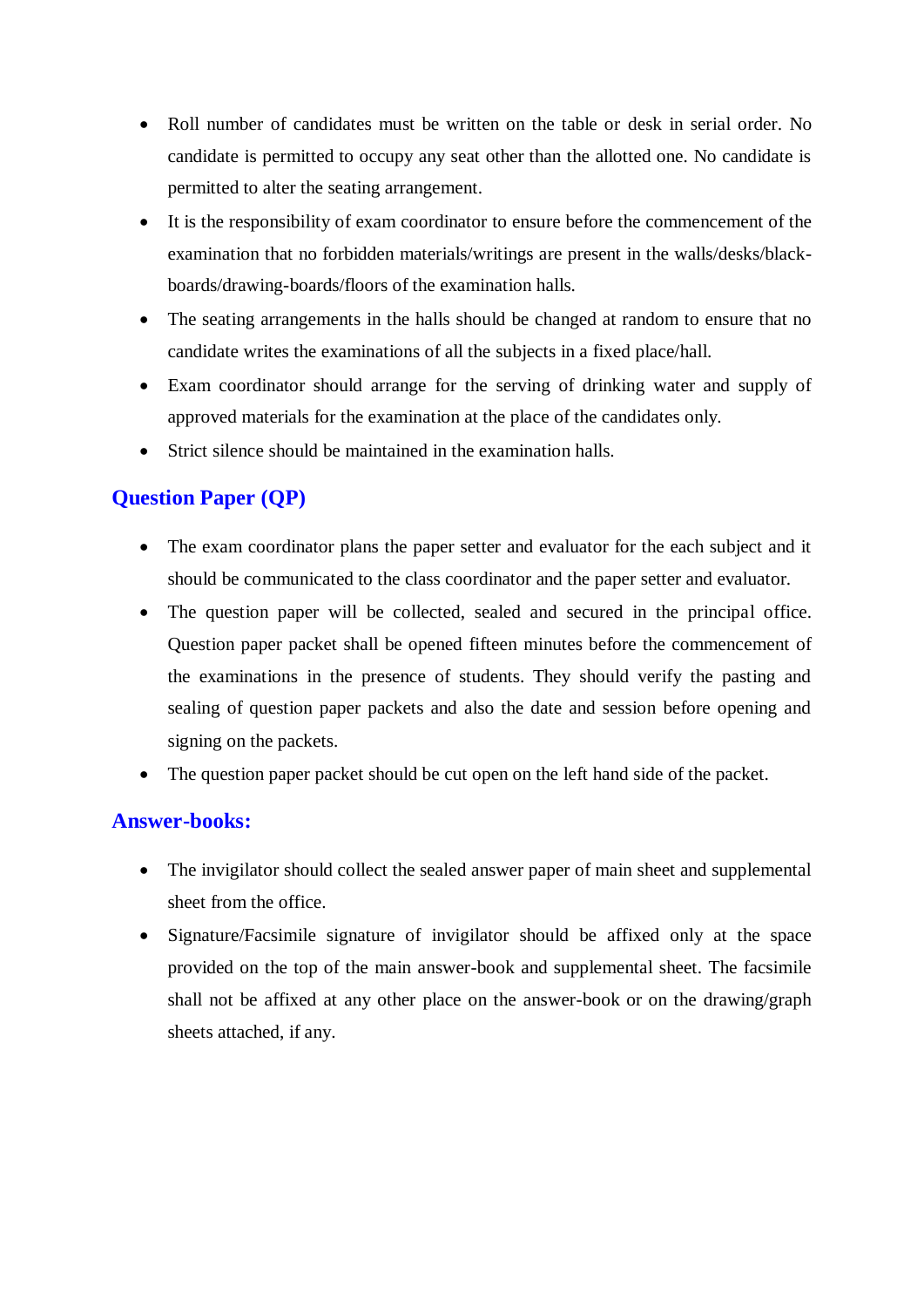#### **Vigilance Squad (VS):**

Examination Vigilance Squad will be carried out by examination committee from time to time to check whether the conduction of the examinations and the candidates adhere to the rules and regulations of the examinations scrupulously.

#### **Examination Timing:**

- Candidates shall occupy their seats at least twenty minutes prior to the commencement of the examination and they are not allowed to move around their seats under any pretext during examination hours.
- Candidates presenting themselves thirty minutes after the commencement of the examination shall not be admitted. Similarly, no candidate shall be permitted to leave the hall earlier than forty-five minutes from the commencement of examination.
- Only on extraordinary circumstances, the candidates may be permitted during the first thirty minutes of the examination after obtaining the permission from the Principal/Exam coordinator.
- Candidates are not allowed to write beyond the time limit prescribed for the subject concerned. However, if the issue of question paper to the students is delayed for reasons beyond the control of the authorities, they should be provided the extra time to compensate for the delay. Any such delay shall be intimated to exam coordinator immediately.
- A warning shall be given by invigilator 15 minutes before the end of the examination in order to enable the examinees to complete their writing and hand over the answerscript to invigilator.

#### **Attendance of the candidates:**

 Ten minutes after the commencement of the examination invigilator should start taking the attendance of the candidates who are present by getting

i) the serial of the answer-book entered by the candidate and

 ii) the signatures of candidates in the 'attendance-sheet' in the appropriate places and complete the process immediately after thirty minutes. All the 'attendance-sheet's shall be forwarded to exam coordinator in batches as per the instructions received from exam coordinator.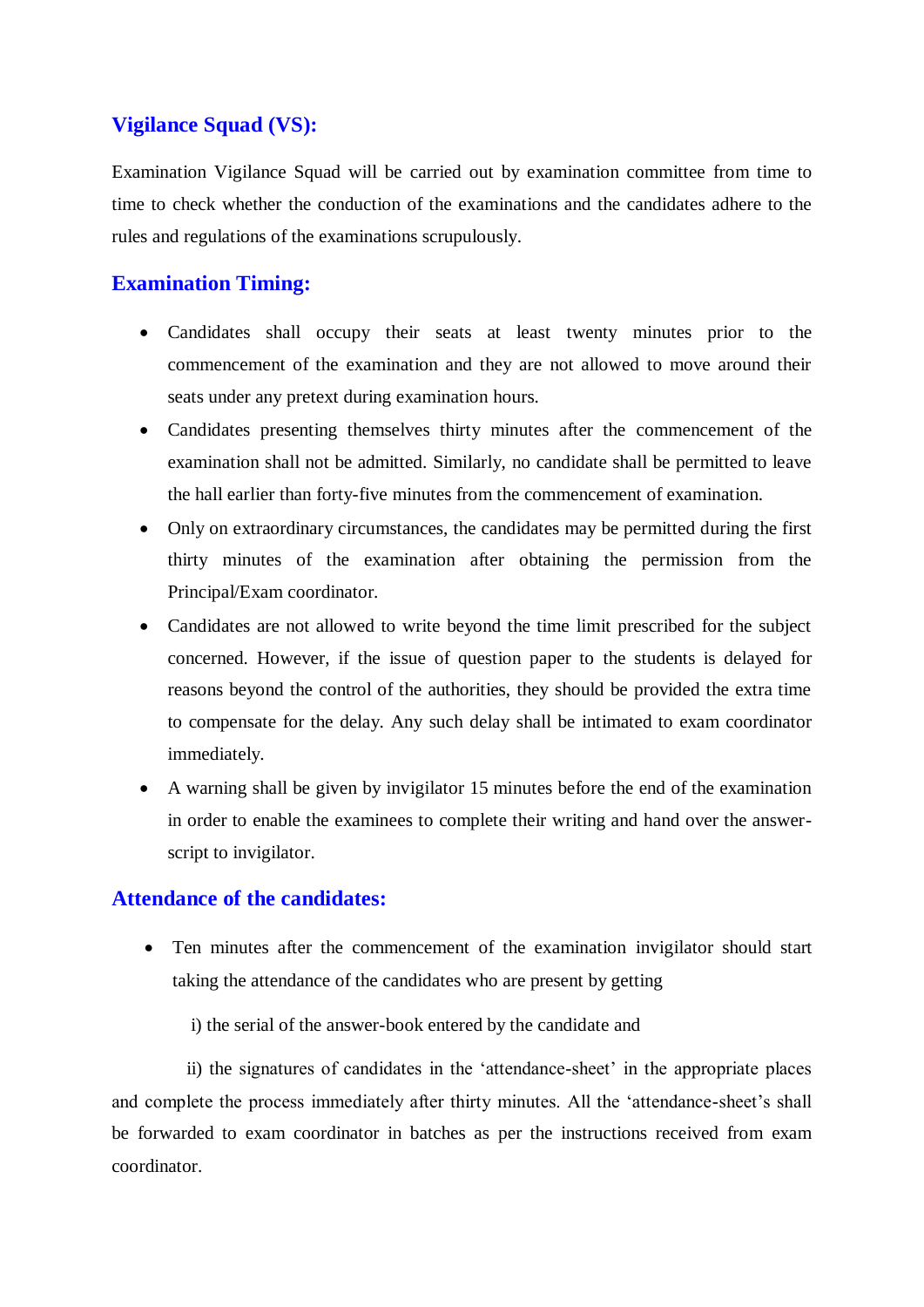List of absentees has to be entered subject wise as per the instruction from exam coordinator.

#### **Candidates Responsibilities:**

- Candidates shall bring their own pens, pencils and other permitted materials and will not be allowed to borrow anything from others in the examination hall. Candidates should use only blue or black ink/ball pen while answering the questions. Colour pens/sketch pens are allowed only for drawing diagrams/charts.
- A candidate is permitted to use geometric tools, non-programmable calculators and approved tables and data books only, during the examinations. No other material/gadget (including cell phone) should be brought inside the examination hall.
- Candidates are forbidden from asking any query relating to meaning or correction in the question paper during the examination. Candidates should not move from his/her place for any purpose during the examination. Drinking water will be served and approved materials for the examination will be given at his/her place.
- Rough work if any must be done only on the space allotted at the end (last but one page) of the answer-book. No separate answer-book for rough work will be supplied to the candidates.
- A candidate should neither possess/refer any forbidden material in any form nor seek/obtain assistance in any form from any person/source towards answering the questions during the examinations. He/she should not assist other candidates in any form towards answering the questions during the examinations. The candidate should not reveal his/her identity in any form in the answer-scripts. The candidate should not indulge in canvassing either directly or indirectly to award more than deserving marks in the examinations. The candidate should maintain discipline and decorum during the examinations.
- Writing the name or the internal assessment mark or any irrelevant matter or making an appeal to the examiner in the answer-book will be treated as a case of malpractice.
- Writing a wrong register number will lead to rejection of answer-script and the candidate is liable for further punishment.
- Candidates should not detach any sheet from the main answer-book or take away any sheet/material from the examination hall. He/she should not leave any irrelevant material/sheet inside the answer-script while handing it over to invigilator.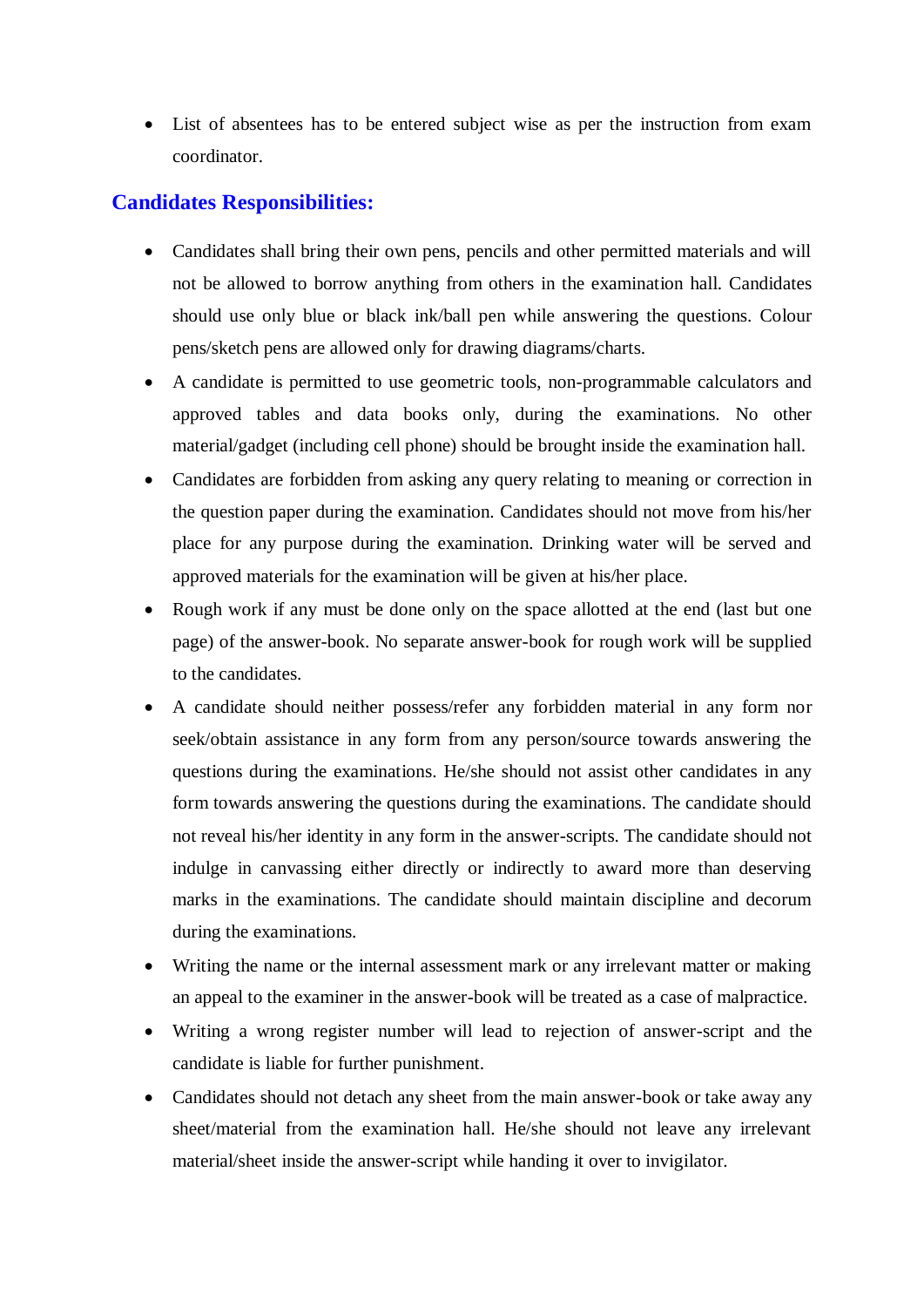- The candidate has to ensure that no forbidden materials/writings are present in his/her vicinity. If any such things are found by the candidate, it should be brought to the notice of invigilator before the commencement of the examination. The candidate cannot plead innocence and has to bear the punishment if such materials/writings are found by the officials while writing the examination.
- When the permitted materials like data book/calculator/lab-coat brought inside the examination contain any forbidden writings/materials the candidate cannot plead innocence by claiming that the material/instrument is a borrowed one.
- Violation of the examination rule in any form during the examinations will attract punishment ranging from levying fine to permanently debarring the candidate from continuing his/her studies.
- Any personal message to the candidate, shall not, in any case be delivered to the candidate until he/she completes the examination.

#### **Malpractice:**

Candidates are prohibited from writing their names and register number, in any place other than indicated. Invocation to Gods or any other marks of identification shall not be written anywhere in the answer book. Candidates shall not bring into the examination hall any book, portion of book, manuscript or paper of any description. They shall not copy or communicate with anyone inside or outside the hall or exchange answer books. Candidates shall not be in possession of cell phones, programmable calculators, pen scanners, blue tooth equipment or any other equipment which may be used for any kind of malpractice. Candidates violating these instructions shall be subjected to physical check and verification by authorized persons. If found to be indulging in malpractice the candidate shall be booked for malpractice and sent out of the examination hall immediately. The answer book shall be seized, marked as "malpractice case" and signed by the exam coordinator and packed and sent separately to the principal.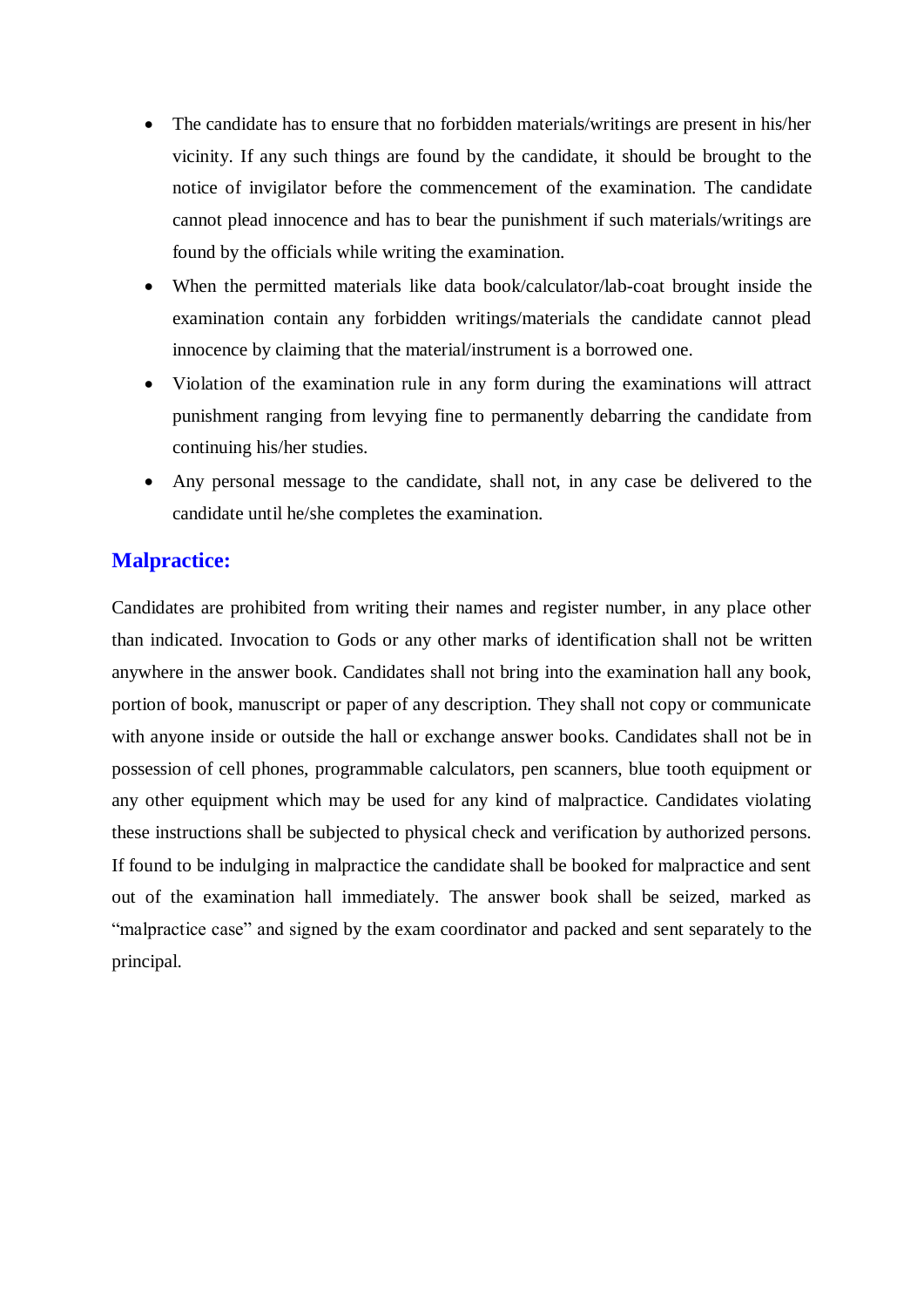## **Guidelines for Conduct of Practical Examinations and Viva Voce**

The instructions given above under 'theory examinations' should be followed for practical examinations also wherever they are relevant. Some additional instructions are given under:

#### **Additional Points for Practical Examinations:**

- The exam coordinator shall be fully responsible for all the activities connected with the conduct of Practical Examinations.
- The class coordinator and subject teachers shall ensure the availability of all the equipment/instruments as per the norms and the conduct of experiments as per the syllabus for all the practical subjects concerned.
- The exam coordinator of the college has to prepare the schedule confining to the prescribed period (Slot-I/Slot-II) for all the practical examinations pertaining to both the regular and arrear candidates concerned and to assign internal examiners for each subject. The schedule along with the assigned internal examiners and external examiner has to be prepared by the exam committee. No change in internal examiner/external examiner and no change of practical examination schedule should be made without the approval of examination committee.
- The number of candidates examined by the examiners should not exceed more than 20.
- Only two sessions of practical examination have to be conducted per day and there should not be any overlapping of batches/sessions.
- The practical examination has to be conducted only in the presence of both internal and external examiners. The internal Examiner is responsible for proper conduct of the Examination and any violation has to be brought to the notice of Examinations committee immediately. In case of absence of the examiners, the matter should be brought to the notice of examination committee and remedial action should be taken immediately.
- At the end of every session, the Examiners should handover the completed Mark sheets to the class coordinator.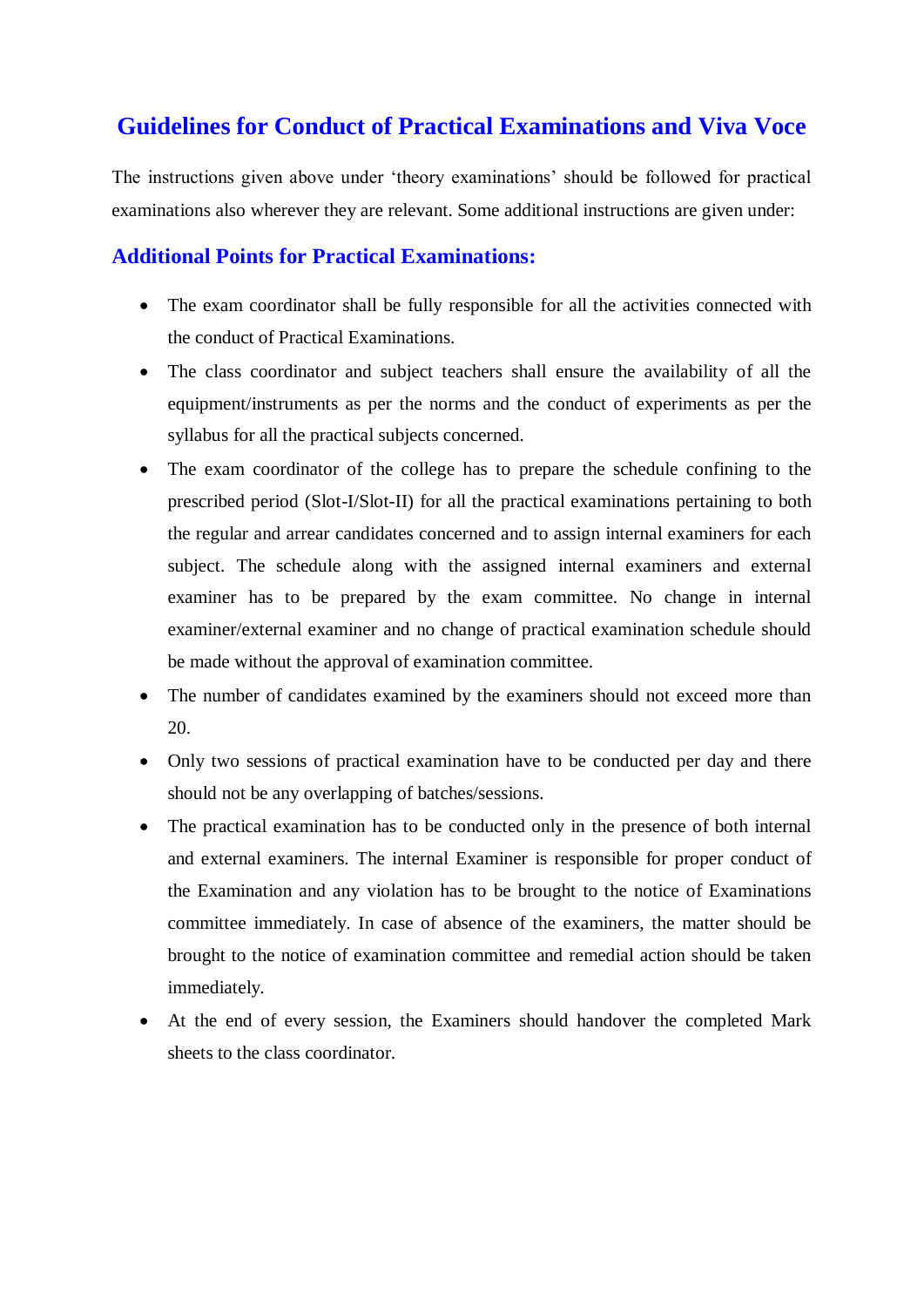### **Duties and Responsibilities of Examinations Coordinators**

1) The examination committee shall notify the examination venue for conduct of examinations.

2) The exam coordinator shall be available for the entire duration of the examination and shall be overall responsible for the smooth conduct of the examinations.

3) The exam coordinator ensures that the invigilator are made aware of their duties and responsibilities and he shall closely monitor and supervise their activities.

4) The exam coordinator shall be responsible for organizing seating arrangement.

5) Exam coordinator shall arrange for collection of required number of answer booklets, additional sheets and other material from the office.

6) The exam coordinator shall display the timetable, bell timings, seating arrangement and general instructions to the candidates, at the exam hall and ensure strict compliance thereof.

7) Exam coordinator shall ensure that candidates are not in possession of cell phones, electronic equipment, books, paper chits or any other material which may be used for copying. He/she shall seize answer book of any candidate indulging in any kind of malpractice. Such booklets shall be packed, marked and sent separately to the principal. The candidate shall be booked for malpractice and not permitted any further participation in the examination.

8) On completion of the examination, he shall ensure that the answer scripts, diary, absentee statement, etc are received from each invigilator and tallied and verified by the exam coordinator and that the answer scripts are packed in covers and will send to class coordinator.

9) He/she shall send date wise details of the examination to the principal.

#### **10) Schedule of bell timings shall be as follows:**

| Session of the day | Timing             |
|--------------------|--------------------|
| Morning session    | 11.00 am t0 2.00pm |

Every One hour the invigilator announces the timing and last one hour every half hour will be announced.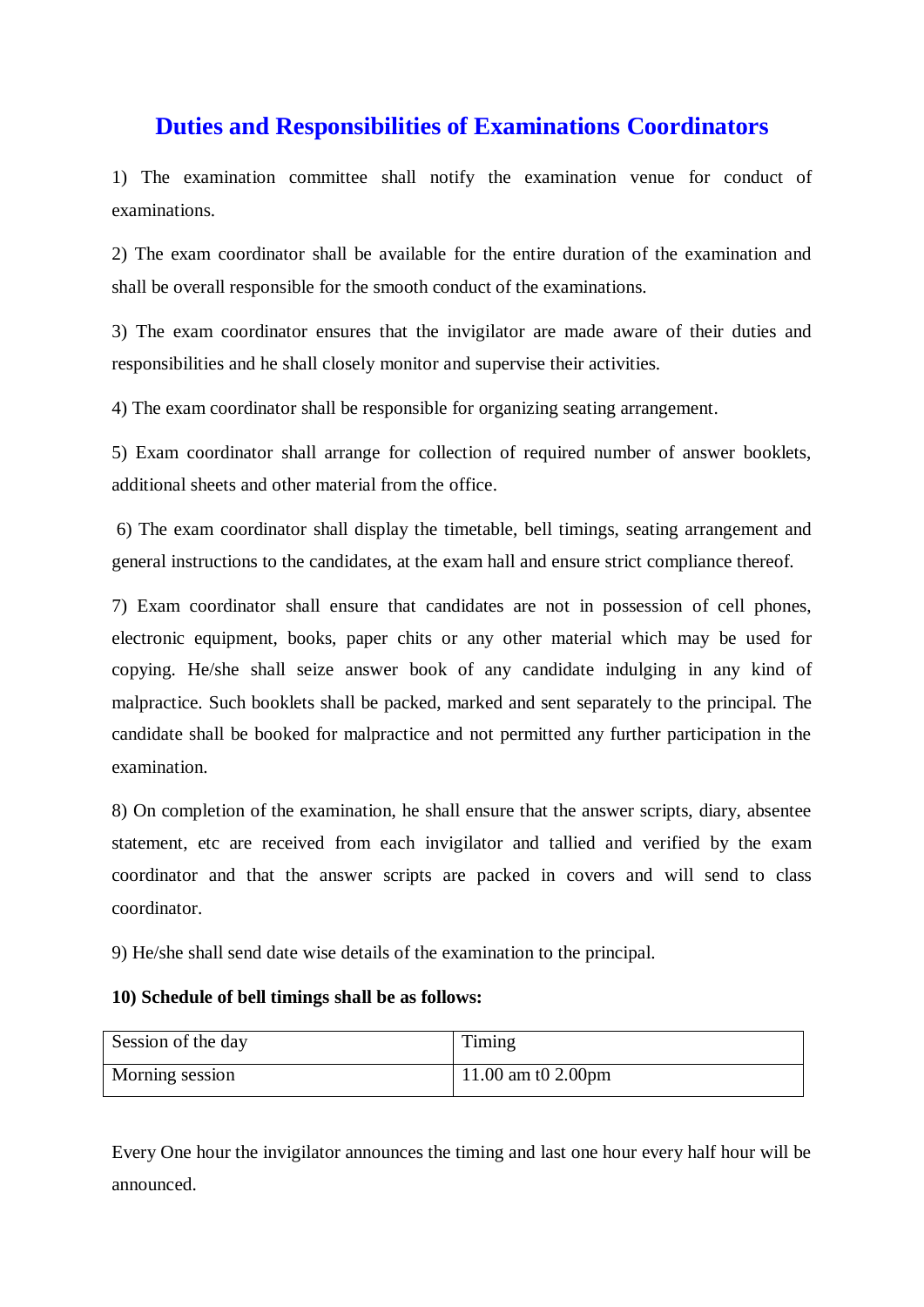#### **Duties and Responsibilities of Invigilators**

1. Invigilators shall be assigned for each day of examination as per examination committee guidelines, by the exam coordinator.

2. They shall report to the assigned room / candidates. They shall remain in the exam hall for the entire duration of the exam.

3. They shall check the desks for any chits or writing material.

4. They shall physically check of each candidate, on entry into the examination hall. Students shall not be allowed to wear aprons or jackets and shall not be permitted to use writing pads.

5. They shall distribute the answer books to the candidates who are present and shall ensure that the candidates write their name, register number, course, subject, paper, date of exam etc in relevant areas of the answer book and sign in the place provided. After verification of the entry, they shall affix their signature on the answer books.

6. They shall distribute the question papers at the scheduled time.

7. They shall ensure that no candidate leaves the hall, during the examination. Candidates shall not be permitted to go to the toilet, without the permission of exam coordinator.

8. They shall ensure that any candidate, who leaves the hall before the final bell, does not carry the question paper with him / her.

9. They shall ensure that the candidates are not in possession of mobiles, electronic equipment of any kind, books, paper chits, photo copies or any other material that could be used for copying.

10. They shall submit the absentee statement and unused answer books, extra question papers to the exam coordinator at the end of the exam.

11.They shall not entertain any unnecessary questions by the candidates and shall refrain from prompting answer to the candidates, as the same tantamount to malpractice.

12.They shall take rounds to monitor the assigned candidates and not involve in any conversation or read magazine/ newspapers.

13.They shall report to the exam coordinator, use of unfair means being adopted by any candidate.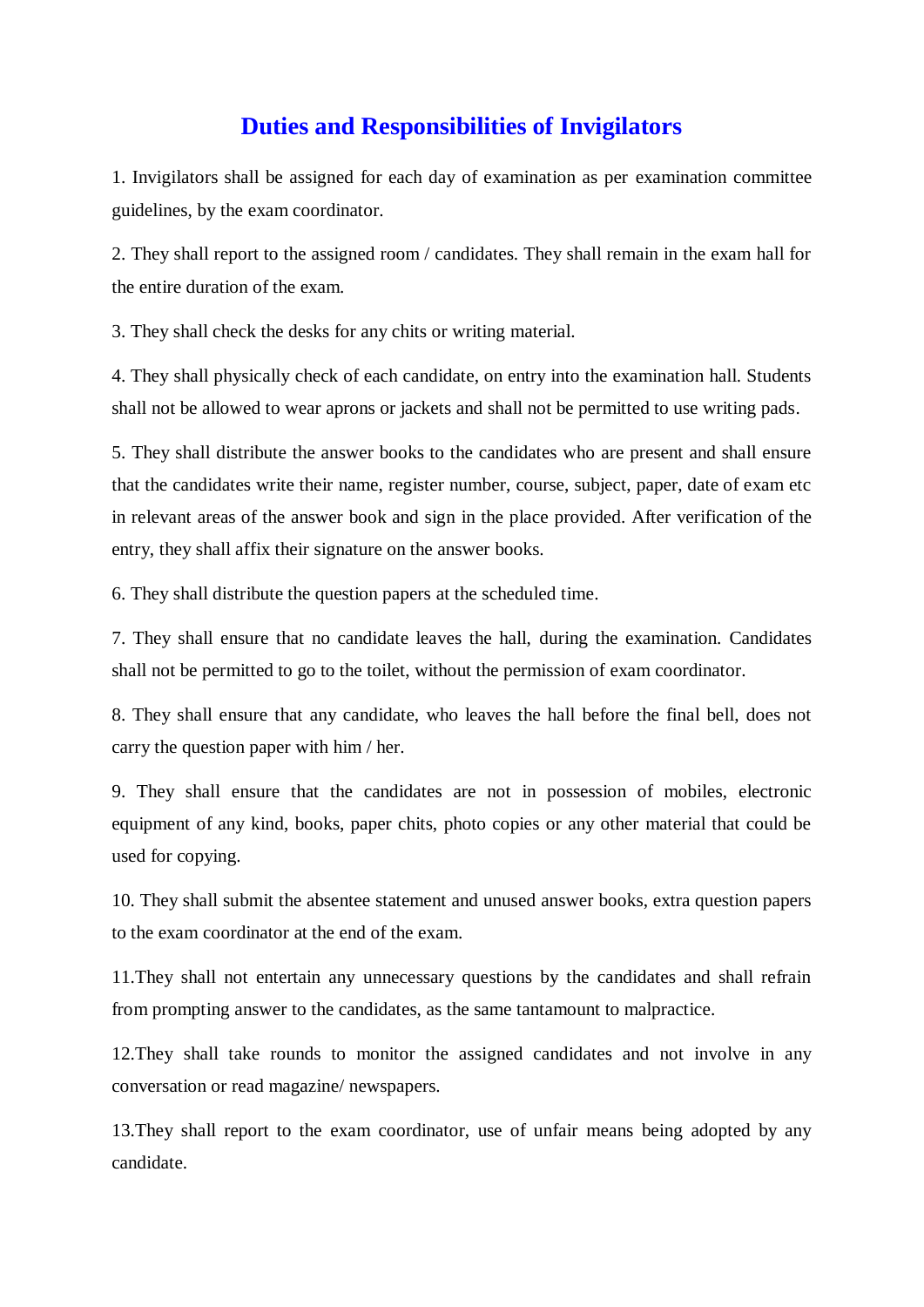14.They shall ensure that the candidates tick the question that they have answered.

15.After the examination, they shall collect the answer scripts and arrange them roll number wise, along with other reports and documents, invigilator's diary etc and hand them over to the exam coordinator.

16. They shall be held personally responsible for any acts of omission or commission, other than those specified in the guidelines.

17. They shall leave the examination hall only after performance of all their duties and after obtaining permission of the exam coordinator.

18. NO PORTION OR PART OF THE ANSWER BOOKS SHALL BE DETACHED AT THE EXAMINATION HALL BY THE INVIGILATORS / ROOM SUPERINTENDENT.

#### **Guidelines for valuation of Answer Paper:**

1) The total marks awarded shall be entered in figures in the space provided. Fractions if any shall be rounded off to the next higher integer. The total marks shall be checked for correctness.

2) If an answer is not awarded any marks the word "Zero" shall be entered in the corresponding box.

3) If a question has not been attempted or answered "NA" (Not Answered) shall be entered in the corresponding box.

4) The examiner shall carefully check whether all questions have been answered and whether all answers have been valued.

5) The examiner shall affix his signature and write his name in capitals and date on each valuation sheet.

6) After valuation all the answer booklets and valuation sheets shall be handed over to the class coordinator.

7) The examiner should complete the correction within seven days after received the answers papers from class coordinator.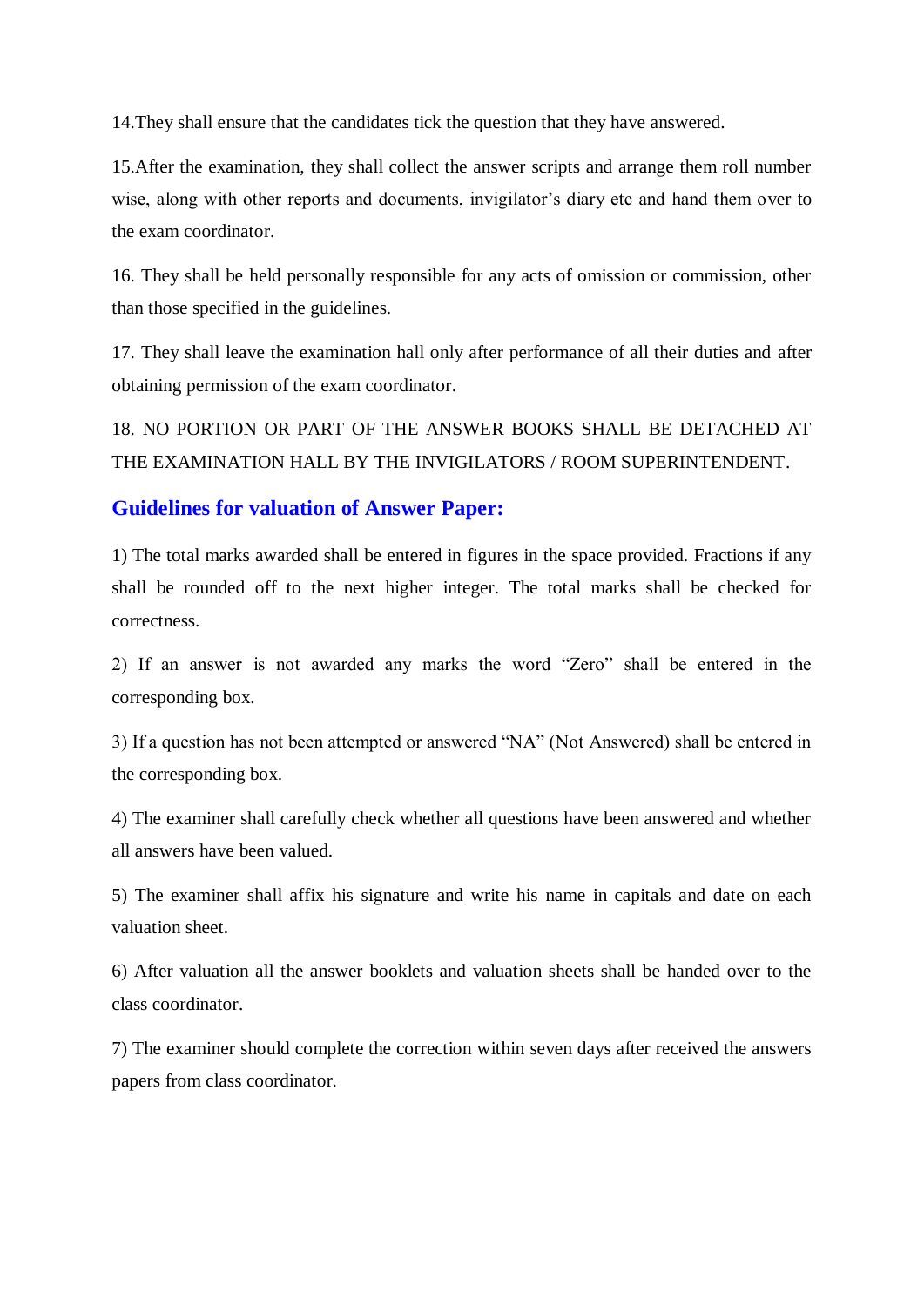# **Mechanism to deal with examination related grievances is transparent, time bound and efficient.**

- There is complete transparency in the internal assessment. The criterion adopted is as directed by the college.
- At the beginning of the year, faculty members inform the students about the various components in the assessment process during the academic year.
- The internal assessment test schedules are prepared as per the requirement and communicated to the students well in advance.
- To ensure proper conduct of formative tests, two invigilators are assigned to each hall. Evaluation is done by the course handling faculty members within a week from the date of examination.
- The corrected answer scripts at random are verified by exam coordinator to ensure the standard evaluation process.
- The corrected answer papers of the students are distributed to them for the verification by the students and any grievance is redressed immediately.
- Day to day performance of the students is assessed for every activity which includes regularity, performance, viva and the promptness in submitting the record.
- For practical courses, the marks/grade scored by the student for each demonstration is indicated in the observation/record. The independent learning, practical approach to the real-time applications is tested by viva voce for practical.
- For any internal examination grievances following mechanism is followed
	- Written signed application from students addressing exam section, mentioning the grievance is taken
	- $\triangleright$  Grievance related to subject is Conveyed to subject teacher
	- $\triangleright$  Grievance resolved by subject teacher and verification by the student.
	- $\triangleright$  Application resigned by teacher and student mentioning the grievance as resolved
- Minutes the IA grievance meeting by the examination secretary within 3 days.
- Sending of IA marks with stipulated time or period given by University.